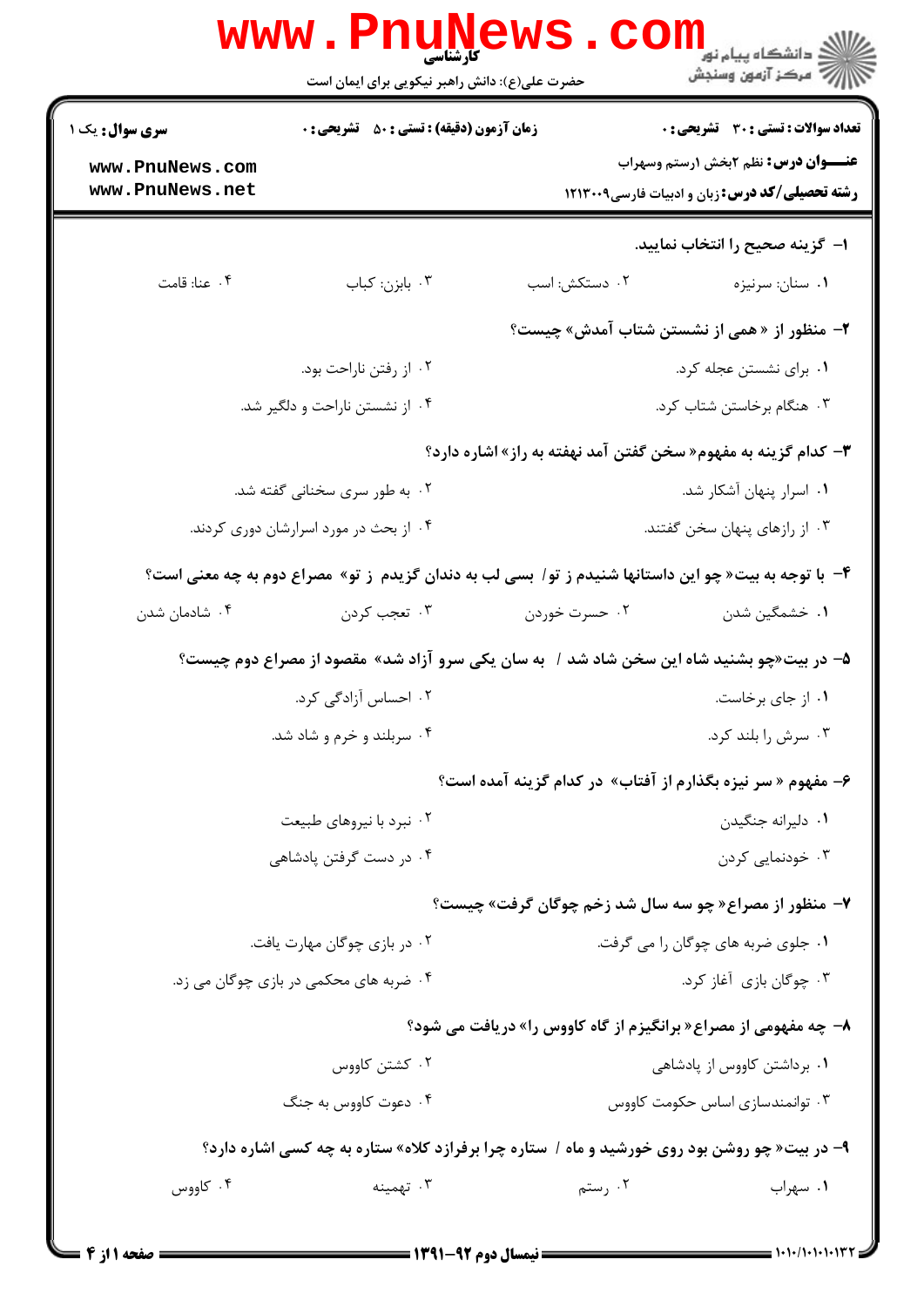|                                                     | حضرت علی(ع): دانش راهبر نیکویی برای ایمان است      |                                                                                                                                     | دانشگاه پیام نور<br>ا∛ مرکز آزمون وسنجش                                                             |
|-----------------------------------------------------|----------------------------------------------------|-------------------------------------------------------------------------------------------------------------------------------------|-----------------------------------------------------------------------------------------------------|
| <b>سری سوال : ۱ یک</b>                              | <b>زمان آزمون (دقیقه) : تستی : 50 ٪ تشریحی : 0</b> |                                                                                                                                     | <b>تعداد سوالات : تستي : 30 ٪ تشريحي : 0</b>                                                        |
| www.PnuNews.com<br>www.PnuNews.net                  |                                                    |                                                                                                                                     | <b>عنـــوان درس:</b> نظم ۲بخش ۱رستم وسهراب<br><b>رشته تحصیلی/کد درس: زبان و ادبیات فارسی1۲۱۳۰۰۹</b> |
|                                                     |                                                    | +۱- در مصراع« یکی نامه با لابه و دلپسند» چه رفتاری از فرستنده ترسیم شده است؟                                                        |                                                                                                     |
| ۰۴ التماس                                           | ۰۳ ترس                                             | ۰۲ پیشنهاد                                                                                                                          | ٠١. مهرباني                                                                                         |
|                                                     |                                                    | 11- کدام گزینه می تواند به مفهوم«خواب را بر کسی بستن» نزدیک باشد؟                                                                   |                                                                                                     |
| ۰۴ به بند کشیدن                                     | ۰۳ به قتل رسانيدن                                  | ۰۲ بیهوش کردن                                                                                                                       | ۰۱ شکنجه کردن                                                                                       |
|                                                     |                                                    | ۱۲- کاربرد« ی» در واژه «ترکی» با توجه به بیت زیر در کدام گزینه آمده است؟<br>« هجیرش چنین داد پاسخ که بس / به ترکی نیاید مرا یار کس» |                                                                                                     |
| ۰۴ نسبت                                             | ۰۳ تفخیم                                           | ۰۲ وحدت                                                                                                                             | ۰۱ نکره                                                                                             |
|                                                     |                                                    | ۱۳- با توجه به مصراع« بیامد به کردار آذرگشسب» کدام گزینه در مورد «آذرگشسب» صحیح است؟                                                |                                                                                                     |
|                                                     | ۰۲ به معنی سرنیزه صیقلی شده است.                   |                                                                                                                                     | ۰۱ در اینجا به معنی تند و سریع است.                                                                 |
|                                                     | ۰۴ یکی ار سه آتشکده مهم عهد هخامنشیان است.         |                                                                                                                                     | ۰۳ در اینجا حرارت و گرما مورد نظر است.                                                              |
|                                                     |                                                    |                                                                                                                                     | ۱۴– گزینه متفاوت کدام است؟                                                                          |
| ۰۴ سنان                                             | ۰۳ عنان                                            | ۰۲ درع                                                                                                                              | ۰۱ ترگ                                                                                              |
|                                                     |                                                    | 1۵- کدام مفهوم از مصراع« درنگی شود شیر زاشتاب او» دریافت نمی شود؟                                                                   |                                                                                                     |
| ۰۴ اندیشیدن                                         | ۰۳ مغلوب شدن                                       | ۰۲ درمانده شدن                                                                                                                      | ۰۱ توقف کردن                                                                                        |
|                                                     |                                                    | ۱۶- در مصراع«بنه برنهاد و سر اندر کشید» مفهوم «سر اندر کشیدن» در کدام گزینه آمده است؟                                               |                                                                                                     |
| ۰۴ پنهان شد.                                        | ۰۳ بازرسی کرد.                                     | ۰۲ سرش را برگرداند.                                                                                                                 | ۰۱ سرکشی کرد.                                                                                       |
|                                                     |                                                    | <b>۱۷- هصراع «وز و نیز با من مگردان سخن» به چه معنی است؟</b>                                                                        |                                                                                                     |
|                                                     | ۰۲ از من کسب تکلیف نکن.                            |                                                                                                                                     | ٠١. با من سخن نگو.                                                                                  |
|                                                     | ۰۴ تغيير عقيده نده.                                |                                                                                                                                     | ۰۳ باب ميل من سخن نگو.                                                                              |
|                                                     |                                                    | ۱۸- با توجه به مصراع « مگر کاندر آن تیزی افسون برد» گزینه درست کدام است؟                                                            |                                                                                                     |
| ۰۲ به آن امید که تاثیر جادو را از بین ببرد.         |                                                    | ٠١ شايد جادو را باطل كند.                                                                                                           |                                                                                                     |
| ۰۴ شاید با سحر و جادو بر عصبانیت خود غلبه پیدا کند. |                                                    |                                                                                                                                     | ۰۳ شاید برای خشم کاووس چاره ای کند.                                                                 |
|                                                     |                                                    |                                                                                                                                     | 1۹– گزینه نادرست کدام است؟                                                                          |
| ۰۴ ژیان: درنده                                      | ۰۳ پیکار: بدخویی                                   | ۰۲ خنیاگر: مقنی                                                                                                                     | ٠١ ناسگاليده: بي تامل                                                                               |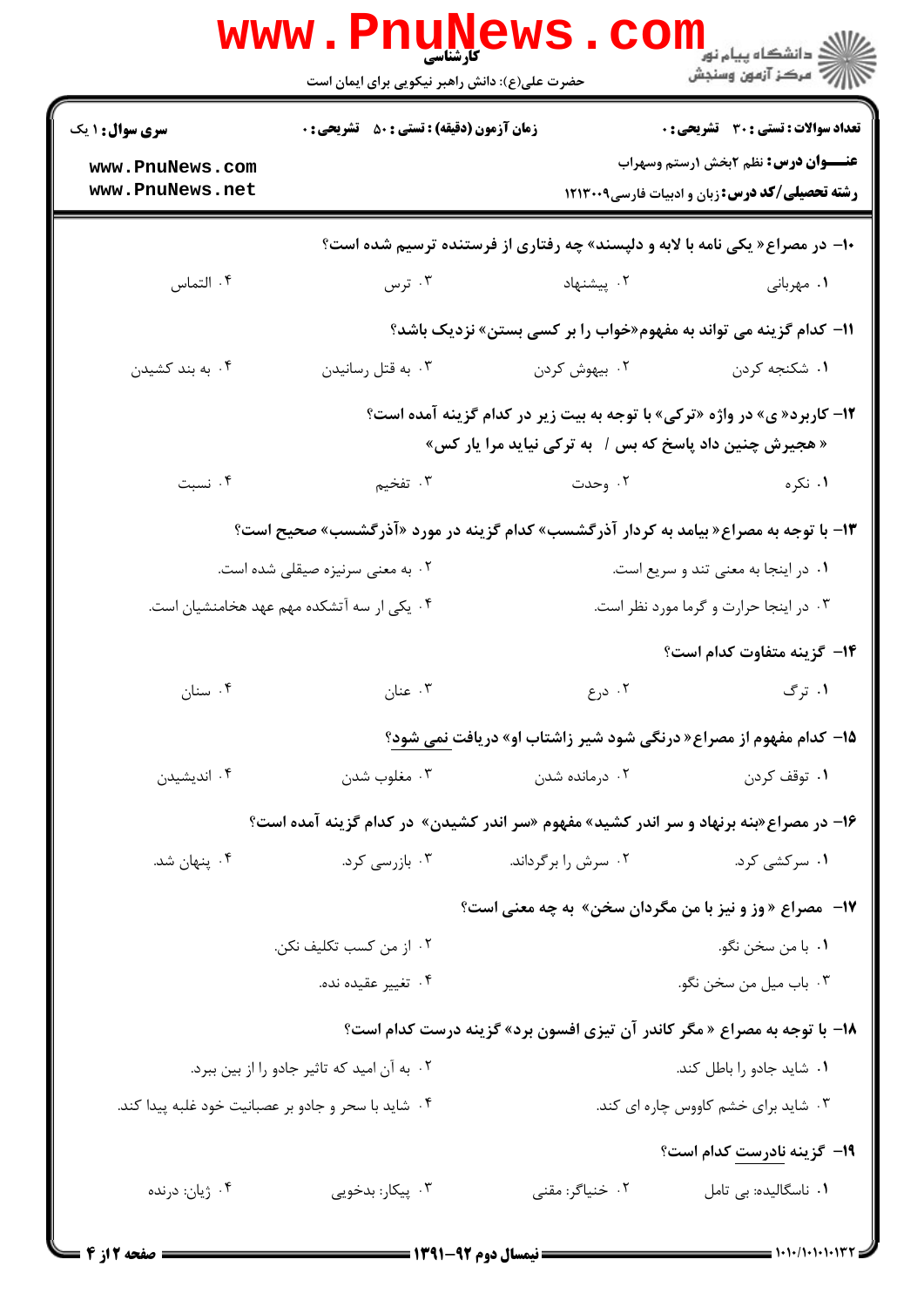|                                                                                                             | <b>WWW.PNU</b><br><b>کارشناسی</b><br>حضرت علی(ع): دانش راهبر نیکویی برای ایمان است                       | . COI           | ر دانشگاه پیام نور<br>رآ مرڪز آزمون وسنڊش                                                           |  |  |  |
|-------------------------------------------------------------------------------------------------------------|----------------------------------------------------------------------------------------------------------|-----------------|-----------------------------------------------------------------------------------------------------|--|--|--|
| سری سوال: ۱ یک                                                                                              | <b>زمان آزمون (دقیقه) : تستی : 50 ٪ تشریحی : 0</b>                                                       |                 | <b>تعداد سوالات : تستی : 30 ٪ تشریحی : 0</b>                                                        |  |  |  |
| www.PnuNews.com<br>www.PnuNews.net                                                                          |                                                                                                          |                 | <b>عنـــوان درس:</b> نظم ۲بخش ۱رستم وسهراب<br><b>رشته تحصیلی/کد درس:</b> زبان و ادبیات فارسی1۲۱۳۰۰۹ |  |  |  |
| <b>۲۰</b> - در بیت« تو گفتی که ابری به رنگ آبنوس / برآمد ببارید زو سندروس»، «سندروس» چیست؟                  |                                                                                                          |                 |                                                                                                     |  |  |  |
|                                                                                                             | ۰۲ نوعی چوب است.                                                                                         |                 | ۰۱ نوعی صمغ است.                                                                                    |  |  |  |
|                                                                                                             | ۰۴ نوعی گرد است.                                                                                         |                 | ۰۳ نوعی گیاه دارویی است.                                                                            |  |  |  |
|                                                                                                             |                                                                                                          |                 | <b>۲۱</b> - معادل واژه « ترگ» در کدام گزینه آمده است؟                                               |  |  |  |
| ۰۴ چرمه                                                                                                     | ۰۳ مغفر                                                                                                  | ۰۲ خفتان        | ۰۱ فتراک                                                                                            |  |  |  |
|                                                                                                             | <b>۲۲</b> - مصراع « چو افکند خور سوی بالا کمند» به کدام وقت از شبانه روز اشاره دارد؟                     |                 |                                                                                                     |  |  |  |
| ۰۴ شب                                                                                                       | ۰۳ صبح                                                                                                   | ۰۲ غروب         | ۰۱ ظهر                                                                                              |  |  |  |
|                                                                                                             |                                                                                                          |                 | ۲۳- در مصراع« بگفتند کاینت گو پیلتن»، « اینت» چه نوع کلمه ای است؟                                   |  |  |  |
|                                                                                                             | ۰۲ از ادات شک و تردید است.                                                                               |                 | ۰۱ از ادات شرط است.                                                                                 |  |  |  |
|                                                                                                             | ۰۴ از ادات تعجب است.                                                                                     |                 | ۰۳ از ادات تاکید است.                                                                               |  |  |  |
|                                                                                                             | <b>34- در مصراع« بگفت و دل از جان او برگرفت» چه حالتی بیان می شود؟</b>                                   |                 |                                                                                                     |  |  |  |
| ۰۴ امیدواری                                                                                                 | ۰۳ اندوهگین                                                                                              | ۰۲ ناامیدی      | ۱. خشم                                                                                              |  |  |  |
|                                                                                                             | ۲۵- در بیت« که اکنون که روز من اندر گذشت / همه کار ترکان دگرگونه گشت»، «روز اندرگذشتن» کنایه از چیست؟    |                 |                                                                                                     |  |  |  |
| ۰۴ طلوع کردن                                                                                                | ۰۳ غروب شدن                                                                                              | ۰۲ دیر شدن      | ۰۱ فرا رسیدن                                                                                        |  |  |  |
|                                                                                                             | ۲۶- معنی کلمه«جامه» در بیت «بفرمود رستم که تا پیشکار / یکی جامه افکند بر جویبار» در کدام گزینه آمده است؟ |                 |                                                                                                     |  |  |  |
| ۰۴ پارچه                                                                                                    | ۰۳ زیلو                                                                                                  | ۰۲ خیمه         | ۰۱ پیراهن                                                                                           |  |  |  |
|                                                                                                             |                                                                                                          |                 | <b>۲۷-</b> گزینه نادرست کدام است؟                                                                   |  |  |  |
|                                                                                                             | ۰۲ خشت: نیزه کوچک                                                                                        |                 | ١. غو: جنگ                                                                                          |  |  |  |
|                                                                                                             | ۰۴ دیدگاه: برج دیده بانی                                                                                 |                 | ۰۳ آگین کردن: آلودن                                                                                 |  |  |  |
| <b>۲۸</b> - با توجه به بیت« اگر تندبادی برآید زکنج / به خاک افکند نارسیده ترنج»، «تند باد» استعاره از چیست؟ |                                                                                                          |                 |                                                                                                     |  |  |  |
|                                                                                                             | ۰۲ طوفان                                                                                                 |                 | ۰۱ حادثه بزرگ و هولناک                                                                              |  |  |  |
|                                                                                                             | ۰۴ دشمن                                                                                                  |                 | ۰۳ حمله                                                                                             |  |  |  |
| 29- با توجه به مصراع« غمی بد دلش ساز نخجیر کرد» مقصود از «ساز کردن» چیست؟                                   |                                                                                                          |                 |                                                                                                     |  |  |  |
| ۰۴ عزم کردن                                                                                                 | ۰۳ حرکت کردن                                                                                             | ۰۲ سازگاری کردن | ۰۱ نواختن                                                                                           |  |  |  |
|                                                                                                             |                                                                                                          |                 |                                                                                                     |  |  |  |